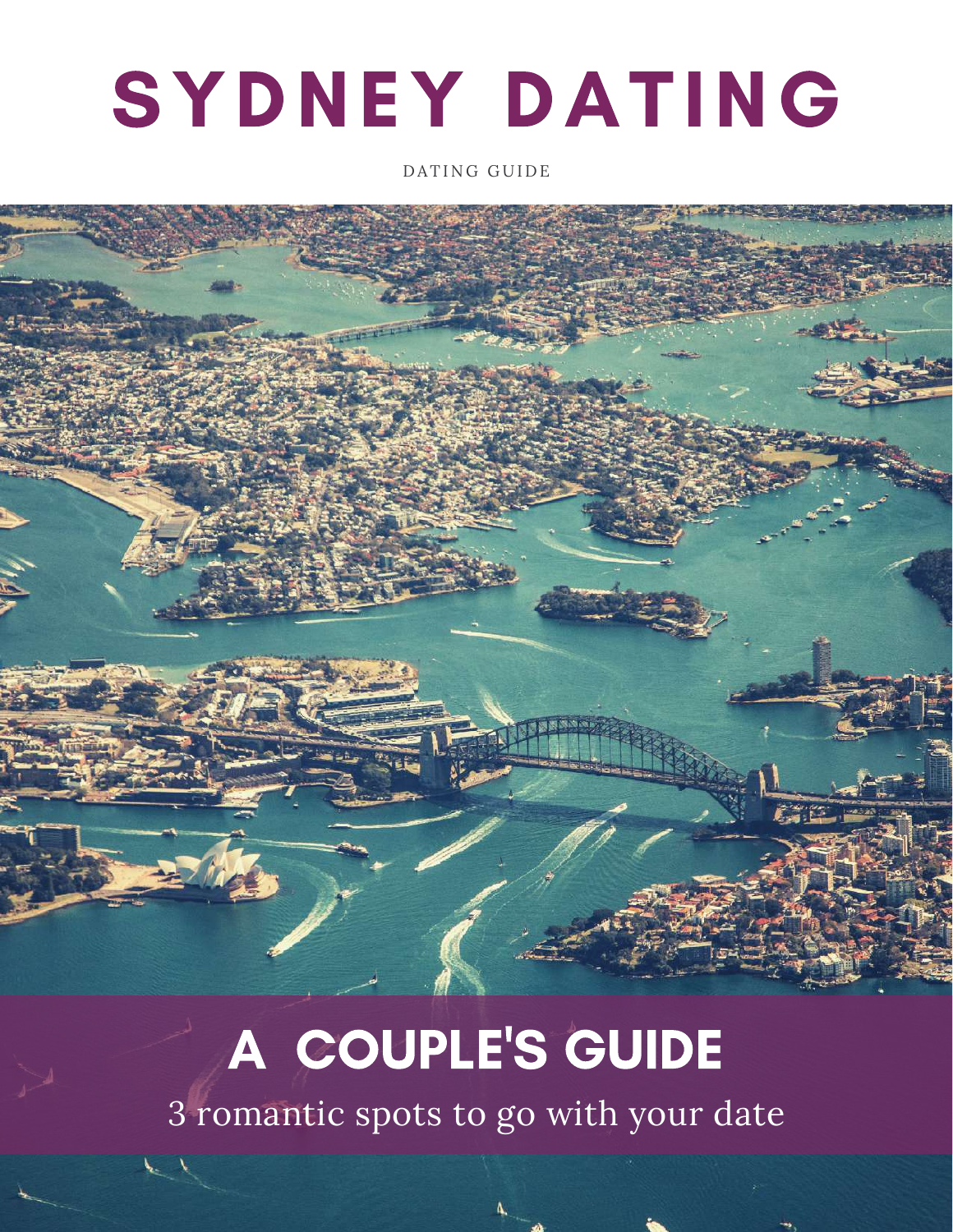

## ROMANCE & SYDNEY

BY [AYANA](https://www.best-dating-sites-online.co.uk/news/)

#### **GET TO KNOW THE MOST ROMANTIC SIDE OF SYDNEY**

Dating in Sydney can be a really exciting romantic adventure!

After all, the city of Sydney undoubtedly is one of the best places in Australia to find long-lasting love.

Aussie singles can meet each other on any of the many different events that are taking place on a weekly basis in almost every corner of the city.

#### **Do you want to find singles in Sydney and start dating?**

#### *READY FOR THE ROMANCE?*

#### **SYDNEY DATING: ENDLESS ROMANTIC POSSIBILITIES**

Sydney is one vibrant city.

With a population of close to 5 million, this city is one of the highly populated in Australia.

Its magnificent beaches, multicultural communities, and national parks make it is one of the most romantic places to visit in your lifetime.

It has the perfect places to meet eligible singles and fall in love.

Are you ready to discover romance in Sydney?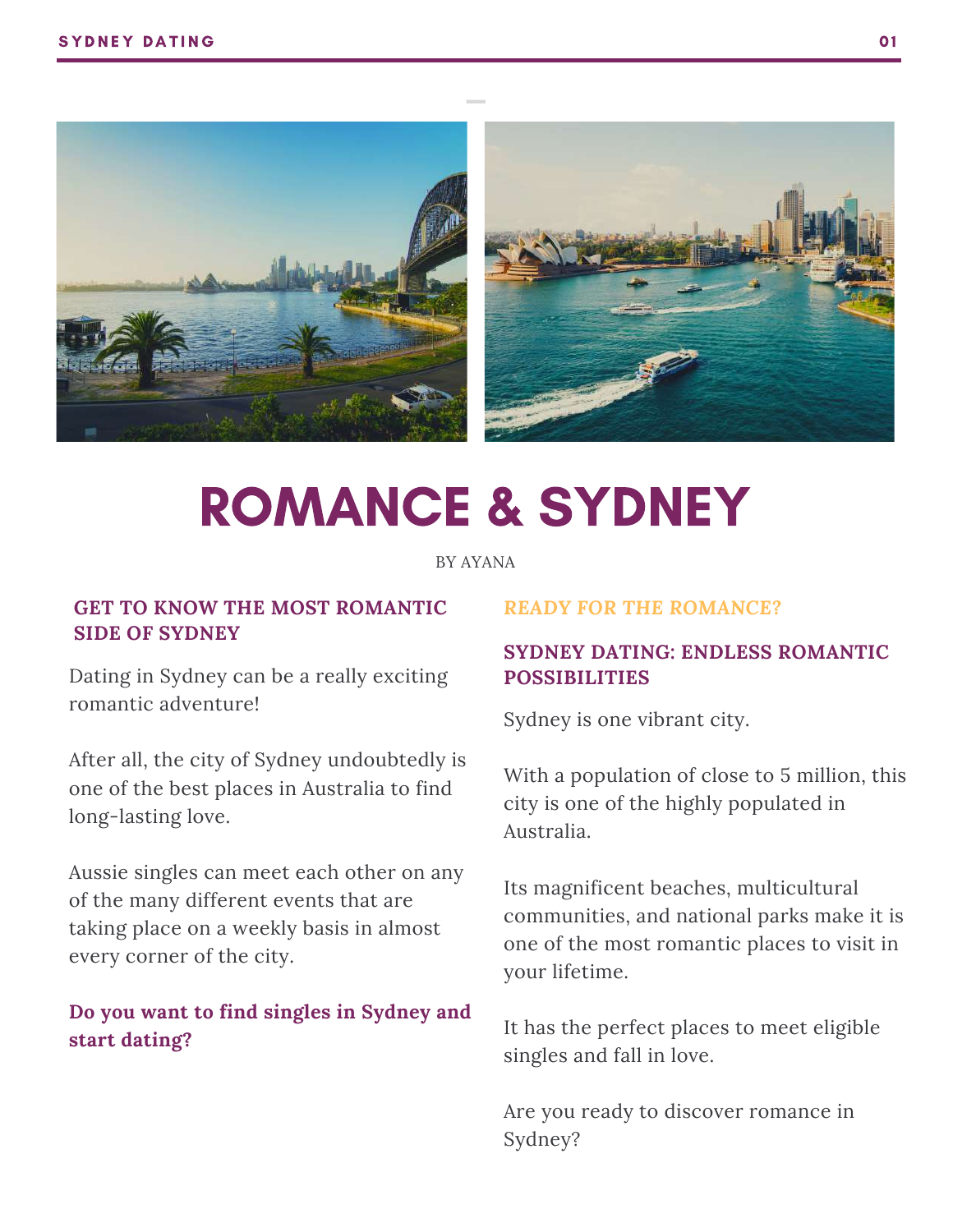#### **THE BUCKET LIST**

### 3 ROMANTIC SPOTS TO GO WITH YOUR **DATE**

*Discover the top 3 most romantic spots in Sydney. Let the magic of Sydney create amazing dates & memories! Enjoy dating!*

**CONTRACTOR**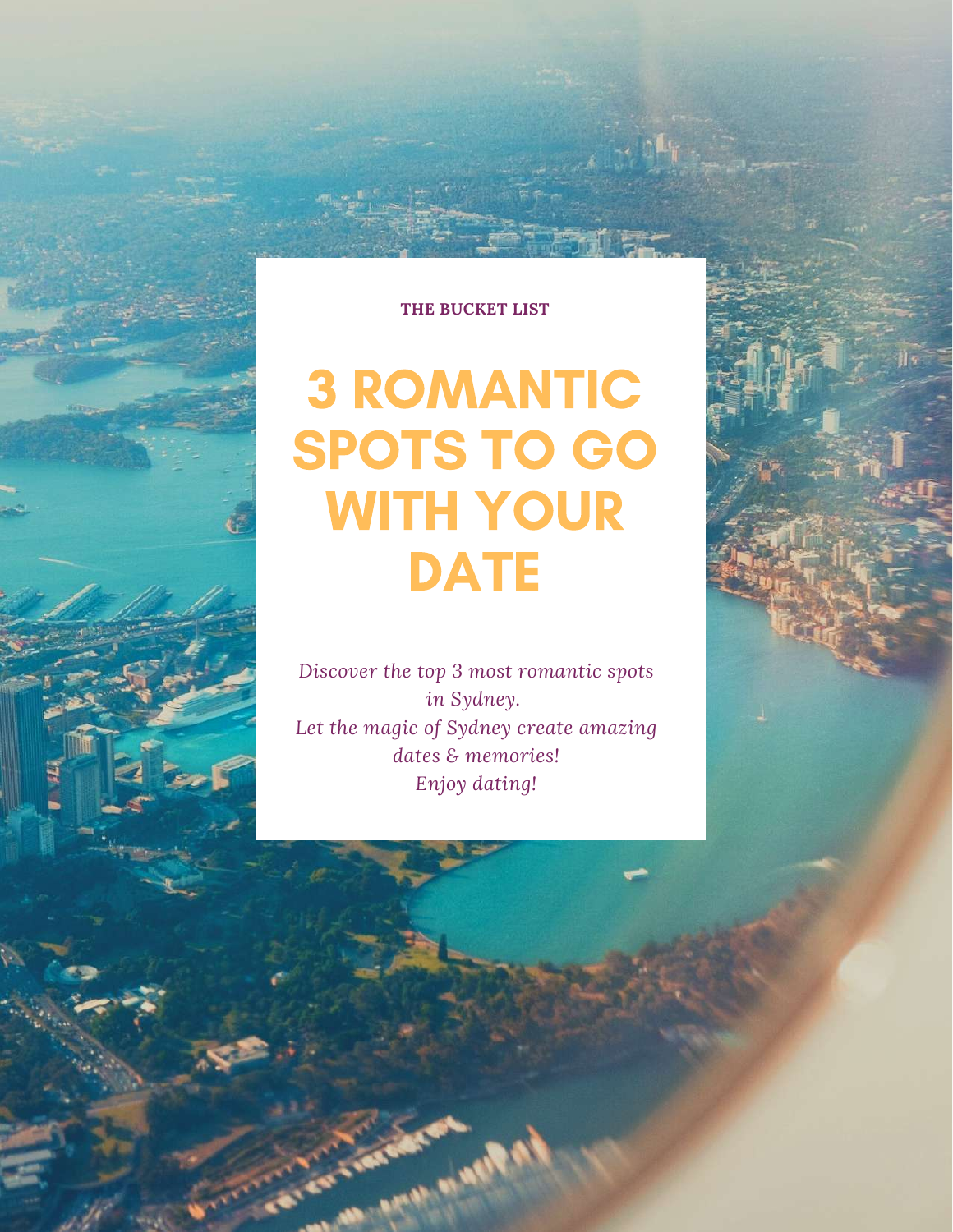### INSIDE SYDNEY'S ROMANTIC PLACES

# **St George Open Cinema 1**





**Your [dating](https://www.best-dating-sites-online.co.uk/2019/07/find-dating-type/) type exists: here's how to find it! READ MORE\_**

There are not many things more romantic than an open cinema. A great movie, the sky, you can bring your own food and drinks, and relax with your date...

The Saint George open cinema has got great views of the Harbour, and it also includes a great restaurant and a bar in case you'd like to make the most of the experience.

It is, [undoubtedly,](https://www.stgeorgeopenair.com.au/) one of the best dates you could organize in Sydney.

Bring your own blanket and snuggle up al fresco!

The cinema has a capacity for 2000 seats and it costs between \$36 and \$38. Check their website here!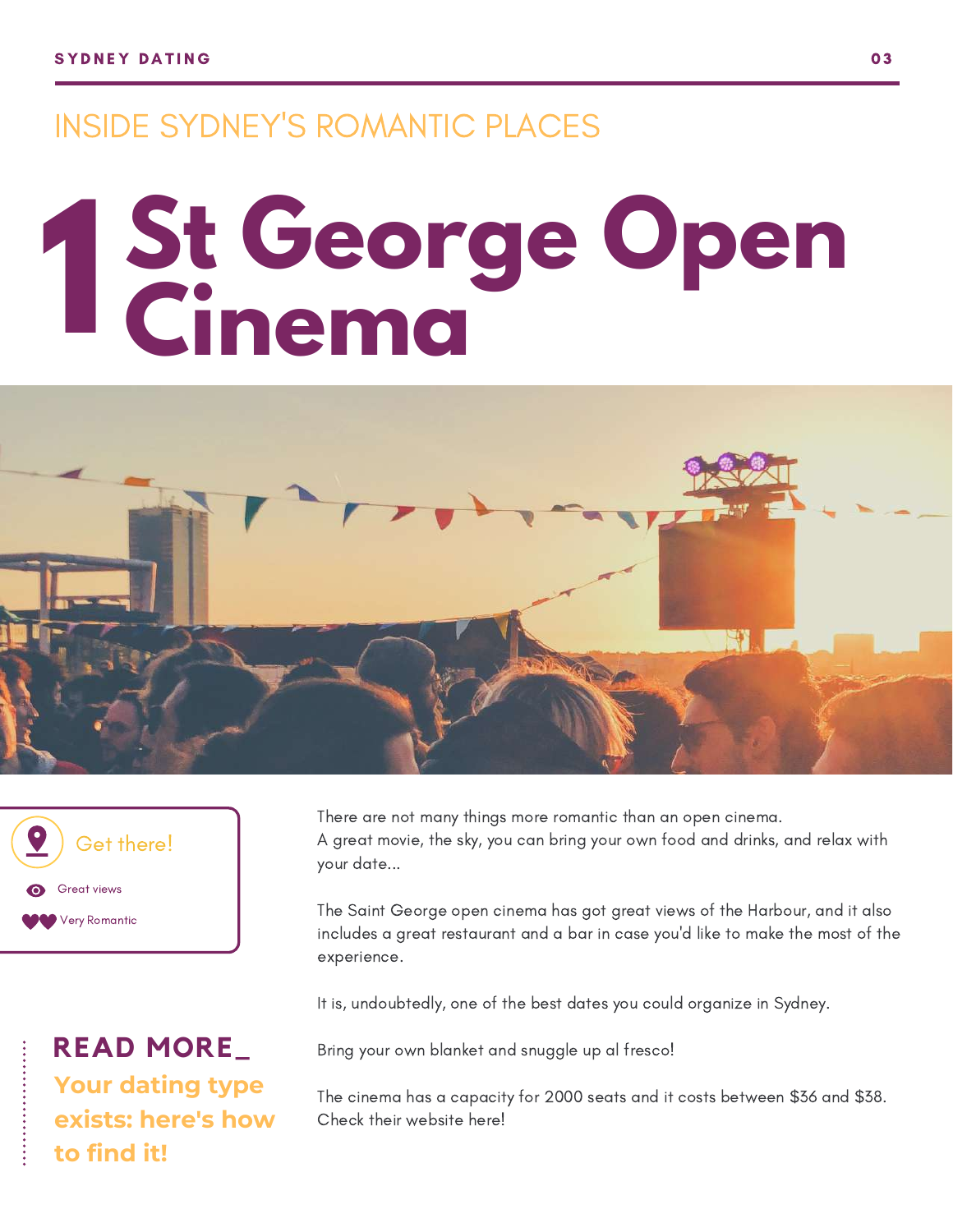





### UE **MOUNTAIN! 2<br>Sins**



Whether you decide to stay for the night or just to spend the day there, the Blue Mountains are a great destination for a very romantic date.

Although you would have amazing spots to spend the night, it can get a bit pricey, but definitely worth if you want to impress!

Your visit could also include three amazing stops: The Scenic World, Three Sisters and Wentworth Fall

**How to know if y o u'v e f o u n d t h e one. The [Ult](https://www.best-aussie-dating.com/2019/05/love-theory-the-one/)imate Love Theory**  $R$  **EAD MORE**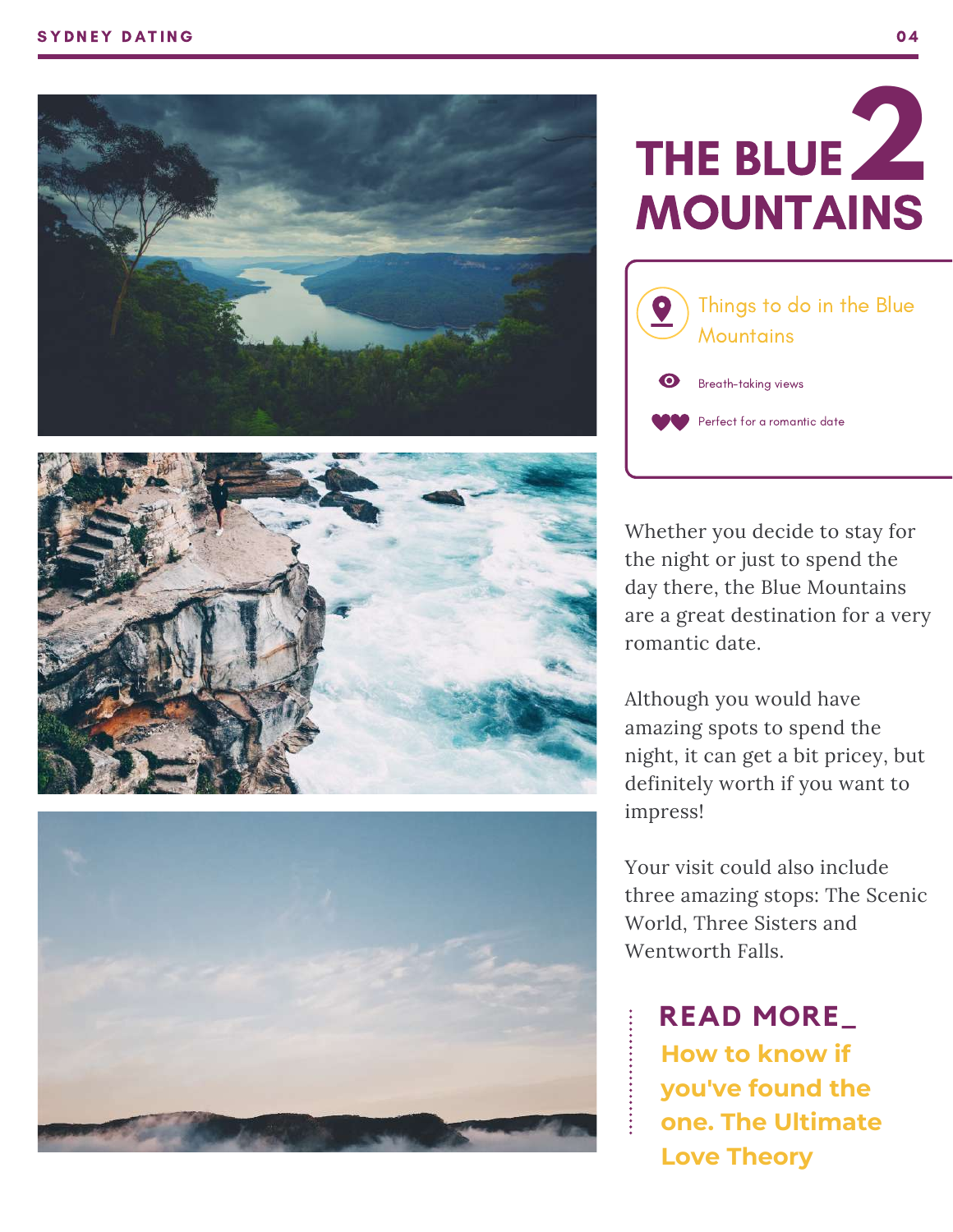| <b>Clovelly beach</b>         |
|-------------------------------|
| Amazng views of the landscape |
| Great place for picnics       |
| Perfect place for a date      |

You don't have to go far to enjoy an amazing sunset in Sydney. One of the most romantic and intimate spots is Clovelly beac h. If you look towards Gordons Bay you'll be able to enjoy the magic natural show that the sun performs every day at sunset. **33 CLOVELLY**<br> **3** [Clovelly](https://www.google.com/search?rlz=1C5CHFA_enES859ES859&ei=--k-XZyZBNSx8gLn_JyQAg&q=clovelly+beach+sydney&oq=clovelly+beach+sydney&gs_l=psy-ab.3..0i7i30j0j0i30l5j0i5i30l3.1957175.1957996..1958450...0.0..0.78.441.6......0....1..gws-wiz.......0i71j0i8i7i30j0i13i30j0i7i5i30.77EsVk1tnSI&ved=0ahUKEwjcgo3uk9rjAhXUmFwKHWc-ByIQ4dUDCAo&uact=5) beach<br> **3** Creat place for [picnics](http://bit-ly/2Ghdkw1)<br> [Perfect](http://bit-ly/2Ghdkw1) place for a date<br>
You don't have to go far to eng<br>
an a mazing sunset in Sydney.<br>
One of the most romantic and<br>
intimate spots is Clovelly bead<br>
If yo **NORE THE SYDNEST AND SET AND SET AND SET AND SET A**<br> **CLOVELLY**<br> **CLOVELLY**<br> **Portect place for plenies**<br> **in** amazing sumset in Sydne of the most romantic intimate spots is Clovelly because in Sydne of the most romantic

Bring your own picnic, or enjoy some of the local bars, you'll have lots of great places to go in the area.

If you want to show your date a different perspective of Sydney (tainted in orange), now you

**[Adventure](https://www.best-aussie-dating.com/2019/07/date-nights-sydney/) date**